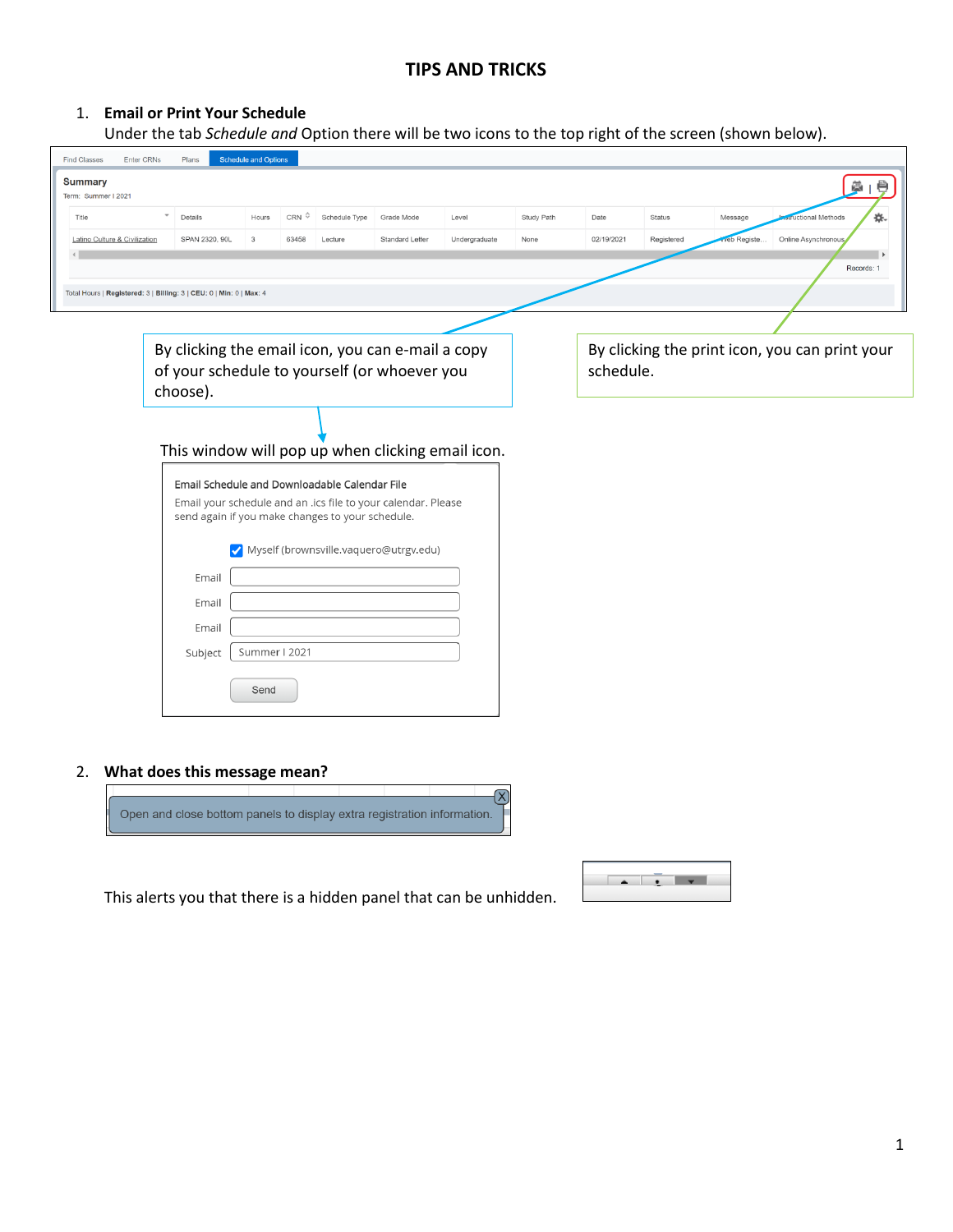## 3. **Expand or Hide Areas**

When using the Register for Classes function, you will notice arrows between the displays that can be used to close or expand the areas – shown highlighted here:



#### 4. **Error Messages**

Any errors that occur when attempting to add classes will display on the screen (top right corner). You will have to then search for additional course options, contact the department, speaking with an Academic Advisor, etc. To view a list of common registration errors follow go to this site: [https://www.utrgv.edu/ucentral/registration/registration-errors/index.htm.](https://www.utrgv.edu/ucentral/registration/registration-errors/index.htm)

### 5. **What is that setting** *(gear)* **icon I see?**

Whenever you see this icon you may click on it, which will open a window. Here you may uncheck the item(s) to remove the column(s) from displaying in your current window.



*Depending on the area you are viewing the items to check or uncheck will change.*